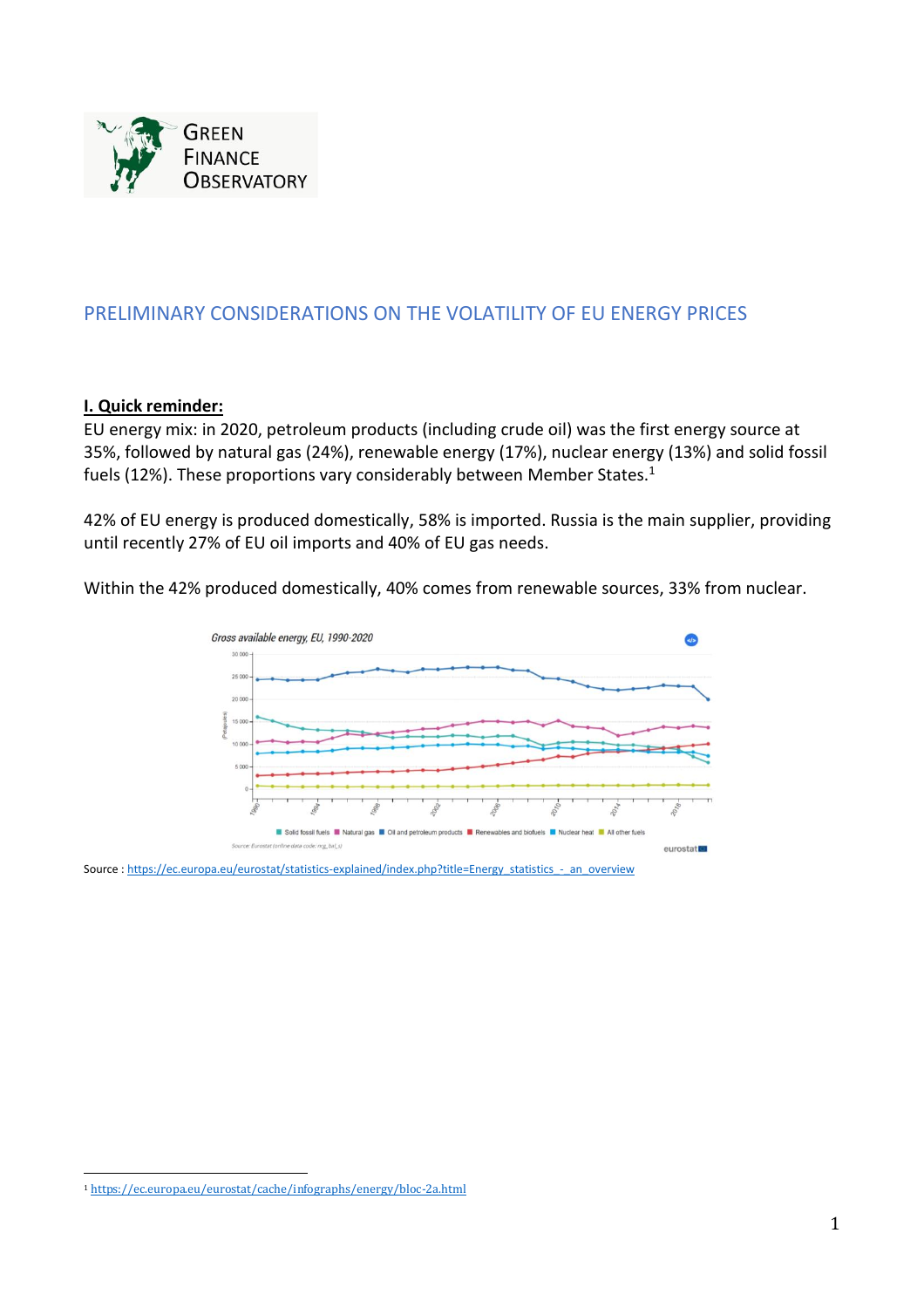## **Energy imports per Member State**



Source[: https://www.consilium.europa.eu/en/policies/energy-prices/](https://www.consilium.europa.eu/en/policies/energy-prices/)

### **Price formation mechanism in the EU natural gas market**

There are 3 main price formation mechanisms for natural gas in Europe:<sup>2</sup>

- Long-term contracts linked to the price of oil or oil products;

- Gas-on-gas competition: this is a market-based price formation mechanism, where the price is the result of supply and demand dynamics in power exchanges;

- Regulated prices set by national energy regulators: 3 types of regulatory pricing rules are applied in by the Member States: prices caps, revenue caps and so called "Cost plus" regulation

Oil indexation has long been the dominant price formation mechanism in the EU. Since 2005, however, the European gas pricing has evolved from the classical oil-indexation formula to gas-togas competition, similar to the US market, and resulting in a decoupling of gas prices from oil prices.

As explained by think tank Bruegel, '*The advanced structure of the European gas market, ironically, makes the situation worse (…) Around 80% of the natural gas consumed in Europe in 2020 was priced based on gas-on-gas competition, with only the remaining 20% still being indexed to oil. For the sake of comparison, gas pricing in east Asia continues to be predominantly based on oilindexation. This feature makes the European gas market more flexible, but exposes Europe to strong international market fluctuations.'<sup>3</sup>*

While natural gas only supplies around a fifth of Europe's electricity, higher gas prices are putting disproportionate upward pressure on electricity prices, especially at times of low renewable energy production and high electricity demand.

## **Price formation mechanism in the EU electricity market**

Up until 3 decades ago, the electricity sector in the European Union was organized as a regulated monopoly, with national vertically integrated companies providing generation, transmission, distribution and supply of electricity.

<sup>2</sup> [https://www.europarl.europa.eu/RegData/etudes/etudes/join/2014/518747/IPOL-ITRE\\_ET\(2014\)518747\\_EN.pdf](https://www.europarl.europa.eu/RegData/etudes/etudes/join/2014/518747/IPOL-ITRE_ET(2014)518747_EN.pdf)

<sup>3</sup> <https://www.bruegel.org/2021/09/is-europes-gas-and-electricity-price-surge-a-one-off/>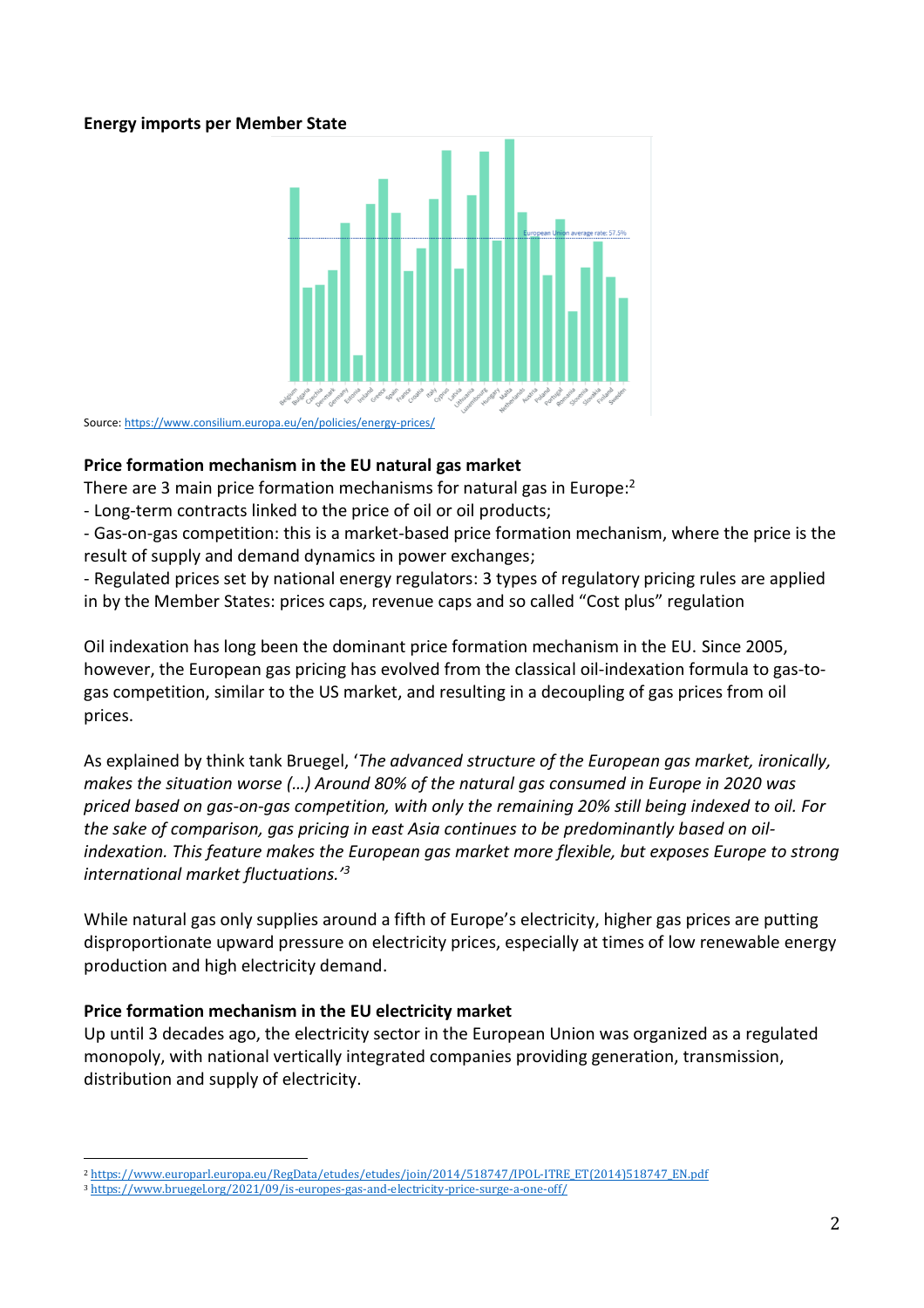Through 3 legislative packages (1996, 2003, 2009), the EU opened and deregulated<sup>4</sup> the electricity market. Today, transmission and distribution remain regulated natural monopolies, but generation and supply compete in liberalised market environments.

Generators sell electricity to large industrial clients in the wholesale electricity market, whereas suppliers sell electricity to retail final consumers. The market trades intraday, day ahead and longer dated forward/futures contracts.

The wholesale market price formation mechanism is based on the merit order curve, where supplier bids are ordered according to ascending marginal cost. The wholesale market in the EU is a system of marginal pricing, also known as pay-as-clear market, where all electricity generators get the same price for the power that they are selling at a given moment.<sup>5</sup>



## **II. Factors explaining the recent rise of energy prices**

Wholesale gas prices in Europe reached record levels in the last quarter of 2021, as spot contracts rose from 85 €/MWh to the unprecedented 183 €/MWh on 21 December (subsequently exceeded in 2022), finishing the year at 60 €/MWh. This rise was triggered by a tightness in global gas markets (low gas storage levels in Q4 2021, decline in Spanish imports from Algeria due to the expiration of the GME pipeline contract) and growing geopolitical tensions with EU's main supplier Russia. 6

Other factors included a long cold winter in early 2021 resulting in an increased use of heating, followed by a long, hot summer and a greater use of cooling devices, increased demand for liquefied natural gas and a consequent spike in its price, and a greater consumption of gas in Asia due to the economic recovery. 7

Electricity prices also rose to unprecedented highs during Q4 2021, the European Power Benchmark averaging 194  $\epsilon$ /MWh in Q4 2021 – 400% higher than Q4 2020 and 85% more than Q3 2021. This was linked primarily to the rise in gas prices and a post-Covid economic recovery leading to a sharp

[https://www.elia.be/-/media/project/elia/elia-site/public-](https://www.elia.be/-/media/project/elia/elia-site/public-consultations/2020/20201218_studyreport_pacforfrrcapacity_final_17dec2020_en.pdf)

<sup>4</sup> [https://set.kuleuven.be/ei/images/EI\\_factsheet8\\_eng.pdf/](https://set.kuleuven.be/ei/images/EI_factsheet8_eng.pdf/)

<sup>5</sup> [https://energy.ec.europa.eu/topics/markets-and-consumers/eu-energy-prices\\_en](https://energy.ec.europa.eu/topics/markets-and-consumers/eu-energy-prices_en) <https://fsr.eui.eu/acers-assessment-of-the-eu-wholesale-electricity-market-design/>

[consultations/2020/20201218\\_studyreport\\_pacforfrrcapacity\\_final\\_17dec2020\\_en.pdf](https://www.elia.be/-/media/project/elia/elia-site/public-consultations/2020/20201218_studyreport_pacforfrrcapacity_final_17dec2020_en.pdf)

<sup>6</sup> [https://energy.ec.europa.eu/data-and-analysis/market-analysis\\_en](https://energy.ec.europa.eu/data-and-analysis/market-analysis_en)

<sup>7</sup> <https://www.consilium.europa.eu/en/policies/energy-prices/>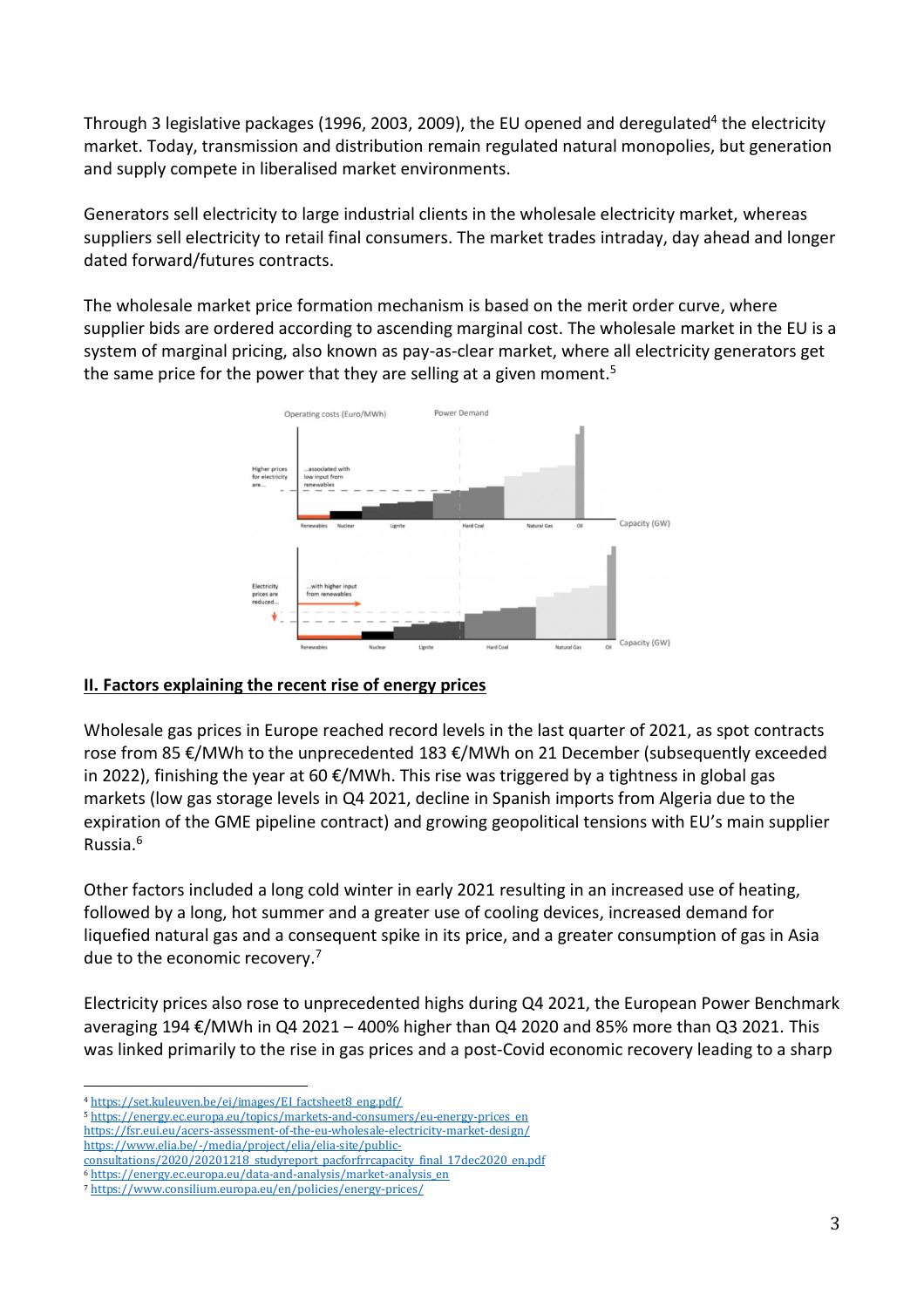rise in demand. Price volatility also reached new heights due to uncertain output of renewables and tight supply-demand balance. 8

While some blamed the rise in no small part on carbon prices, the International Energy Agency (IEA) found this factor to be marginal, stating in January that '*we estimate that the effect on European electricity prices of the sharp spike in natural gas prices is nearly eight times bigger than the effect of the increase in carbon prices.' 9*

The military aggression by Russia to Ukraine, which started on 24 February 2022, has further disrupted energy markets by adding pressure on prices, in particular of gas and oil.

Looking at the future, several long-term fundamental trends in the European power system are expected to lead to a much more volatile power-pricing environment, according to a recent study by McKinsey<sup>10</sup>: the increased deployment of renewable energy sources combined with a phaseout of coal and decommissioning of nuclear plants and a steady increase in electricity demand (linked to the electrification of transport and a ramp-up in the production of green hydrogen through electrolysis) will mean a future energy system dominated by intermittent production, with uncertainty about total capacity rollout.

According to McKinsey, Europe is entering a period of extreme volatility, with daily and hourly prices hitting new highs. In Germany, upward of 3,000 hours a year may be priced at more than €100 or at less than €10 by 2030, compared with just several hundred hours today, according to McKinsey's EU Power Model. The merit order cost curve shown in the chart below illustrates the price-setting mechanism in the power market and the 5 different elements affecting future prices and price volatility.

The merit-order cost curve exemplifies the pricing mechanism in the European



Source : <https://www.mckinsey.com/industries/electric-power-and-natural-gas/our-insights/five-trends-reshaping-european-power-markets>

<sup>8</sup> <https://www.mckinsey.com/industries/electric-power-and-natural-gas/our-insights/five-trends-reshaping-european-power-markets>

<sup>9</sup> <https://www.cleanenergywire.org/factsheets/energy-crunch-what-causes-rise-energy-prices>

<sup>10</sup> <https://www.mckinsey.com/industries/electric-power-and-natural-gas/our-insights/five-trends-reshaping-european-power-markets>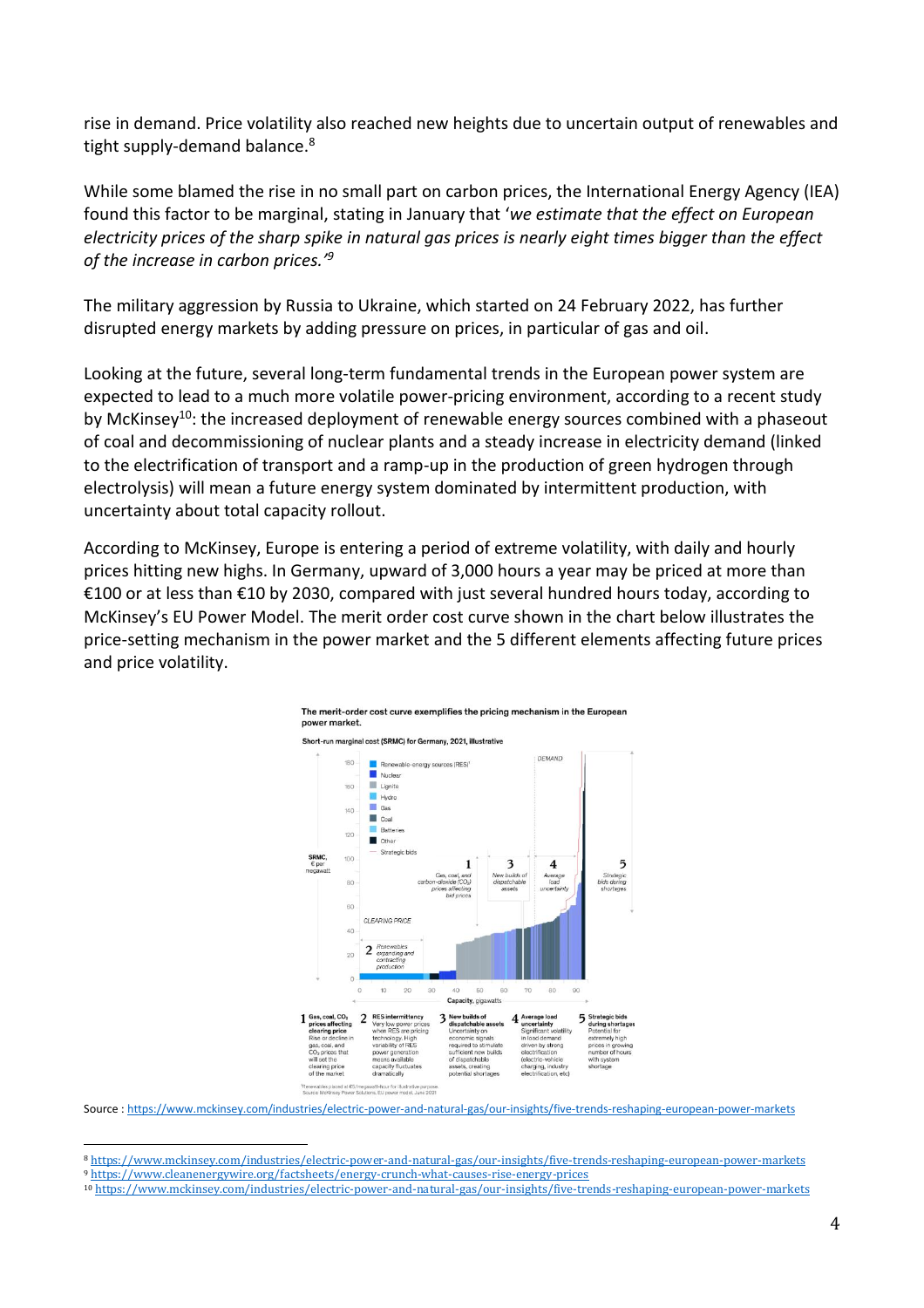The last factor, strategic bids during shortages, appears to play a significant role: anticipated supply shortages could lead market players to bid their capacity at prices higher than the marginal cost, theoretically up to the maximum allowed price during a growing number of hours.

## **In other words, according to McKinsey the expected intermittent production linked to the growing deployment of renewables may mean that price volatility in a liberalized electricity market could increase in the future.**

If this is to be the case, then policy changes and/or market players' behavioural changes may be warranted. These may range from using more hedging and fixed price power purchase agreements, to changing bidding design rules in order to curb predatory speculative behaviour, or to revisiting the liberalization of the EU electricity market.

## **III. The EU Political response so far**

In October 2021, the European Commission issued a communication called '*Tackling rising energy prices A toolbox for action and support*.' The toolbox put forward some short-term measures to support consumers and industry, as well as structural medium measures. These included considering revisiting the security of supply regulation and functioning of gas storage to adapt them to the growing intake of renewables, asking European energy regulators (ACER) to assess the wholesale electricity market design in comparison to alternative market models, asking ESMA to assess the carbon market, and supporting *'consumer empowerment by providing consumers with information and options on how they can participate in the energy market, for example with faster and easier switching of suppliers.' 11*

European Commission president Ursula Von Der Leyen stated that '*we must end speculation on the energy markets, that is why we are increasing our monitoring of the gas and energy markets*.' 12

While these measures go in the right direction, it is worth noting that asking to compare to design of the EU electricity market to 'alternative market models' indicates an unwillingness of the Commission to even consider non market models.

Also noteworthy in our opinion is the proposal to facilitate switching suppliers for retail customers. While not bad in itself, we fear that in the absence of more structural measures curbing price volatility, far from 'empowering consumers,' such a measure may only lead to more temporary promotional offers to lure clients.

In November 2021, ACER and ESMA issued their preliminary reports about the functioning of energy and carbon markets. ESMA found no change in the breakdown of open positions between different categories since 2018 and concluded that it "*is broadly in line with the expected functioning of the market," <sup>13</sup>* i.e., no need to change anything (note that ESMA didn't say that the market functioned well but only 'as expected'). Another study found however on the contrary that

<sup>11</sup> <https://op.europa.eu/en/publication-detail/-/publication/a6651e1b-3089-11ec-bd8e-01aa75ed71a1/language-en/format-PDF>

<sup>12</sup> <https://euobserver.com/green-economy/153295>

<sup>13</sup> <https://www.esma.europa.eu/press-news/esma-news/esma-publishes-its-preliminary-report-eu-carbon-market>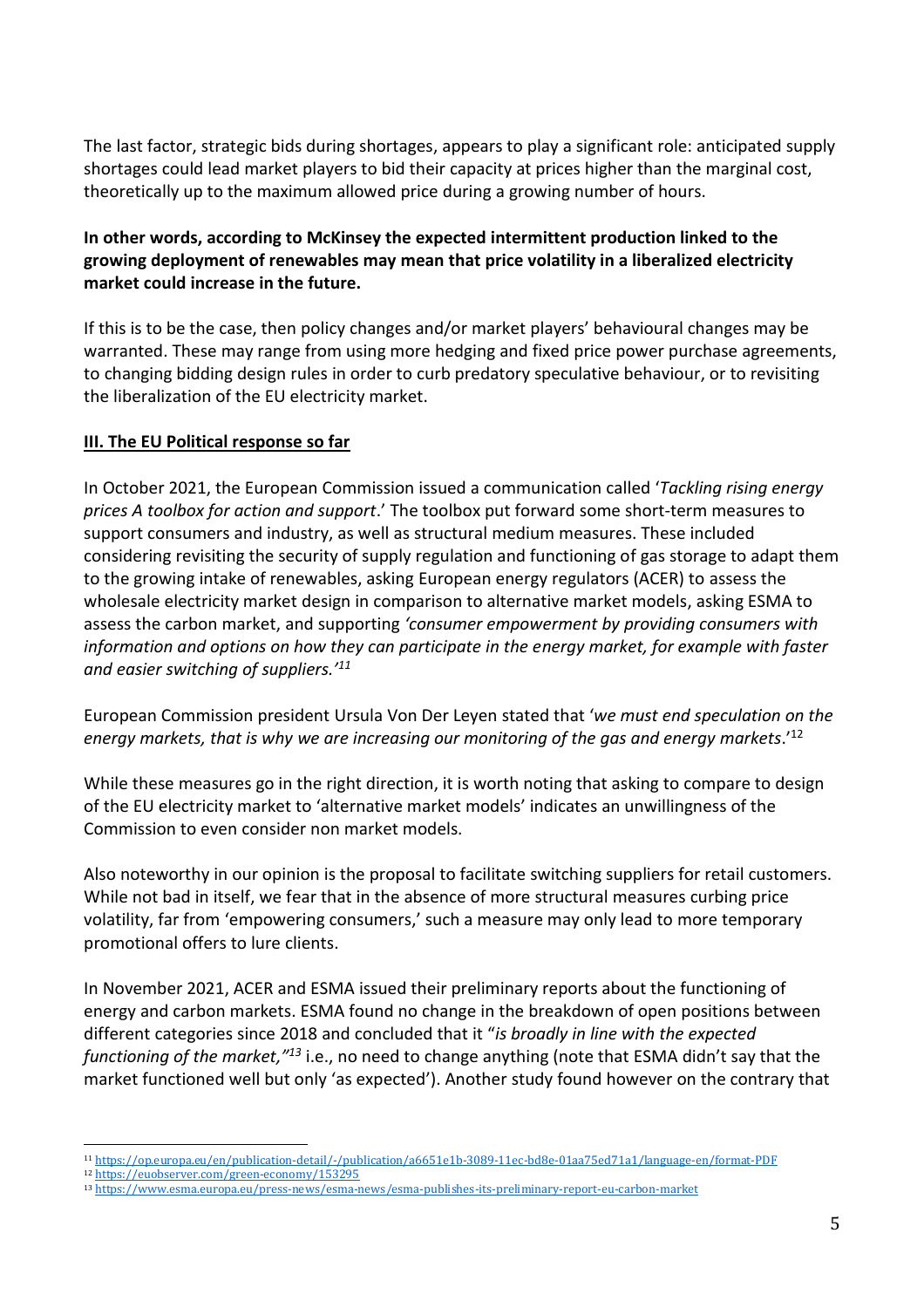speculation was excessive in the EU ETS, leading to excessive price volatility and an intermittent price signal.<sup>14</sup>

ACER found that the current design of the wholesale market '*ensures efficient and secure electricity supply under relatively 'normal' market conditions" and therefore it is worth keeping. At the same time, ACER recognised that "the current circumstances impacting the EU's energy system are far from 'normal'*.' ACER also concluded that the current design '*is not to blame for the current crisis. On the contrary, the market rules in place have to some extent helped mitigate the current crisis, thus avoiding electricity curtailment or even blackouts in certain quarters.' 15*

ACER however recognized that some longer-term improvements where needed and formulated 13 recommendations. More interventionist options such as capping electricity prices were not included in its recommendations, since '*as a rule of thumb, ACER considers that the more interventionist the approach, the higher the potential to distort the market.*' 16



Source: ACER's Final Assessment of the EU Wholesale Electricity Market Design, April 2022, Page

#### Source :

16

[https://www.acer.europa.eu/Official\\_documents/Acts\\_of\\_the\\_Agency/Documents/Infographic%20on%20the%2013%20measures%20in%20ACER%E](https://www.acer.europa.eu/Official_documents/Acts_of_the_Agency/Documents/Infographic%20on%20the%2013%20measures%20in%20ACER%E2%80%99s%20Assessment.pdf) [2%80%99s%20Assessment.pdf](https://www.acer.europa.eu/Official_documents/Acts_of_the_Agency/Documents/Infographic%20on%20the%2013%20measures%20in%20ACER%E2%80%99s%20Assessment.pdf)

In March 2022, the Commission proposed its **REPowerEU plan**, outlining measures to drastically reduce Russian gas imports from its 2021 level before the end of this year – and reach complete independence from Russian fossil fuels well before the end of the decade. The assessment is that it will be possible to fully compensate the end to Russian gas imports by a **combination of demand reductions as envisaged by the Commission's fit for 55 package, a ramp up of domestic** 

<sup>14</sup> [https://greenfinanceobservatory.org/wp-content/uploads/2022/02/2021CarbonMarketsOdyssey\\_ETSpolicyreview-final.pdf](https://greenfinanceobservatory.org/wp-content/uploads/2022/02/2021CarbonMarketsOdyssey_ETSpolicyreview-final.pdf) <sup>15</sup> <https://fsr.eui.eu/acers-assessment-of-the-eu-wholesale-electricity-market-design/>

[https://www.elia.be/-/media/project/elia/elia-site/public-](https://www.elia.be/-/media/project/elia/elia-site/public-consultations/2020/20201218_studyreport_pacforfrrcapacity_final_17dec2020_en.pdf)

[consultations/2020/20201218\\_studyreport\\_pacforfrrcapacity\\_final\\_17dec2020\\_en.pdf](https://www.elia.be/-/media/project/elia/elia-site/public-consultations/2020/20201218_studyreport_pacforfrrcapacity_final_17dec2020_en.pdf)

[https://www.acer.europa.eu/sites/default/files/documents/Publications/ACER%26%23039%3Bs%20Final%20Assessment%20of%20the%](https://www.acer.europa.eu/sites/default/files/documents/Publications/ACER%26%23039%3Bs%20Final%20Assessment%20of%20the%20EU%20Wholesale%20Electricity%20Market%20Design.pdf) [20EU%20Wholesale%20Electricity%20Market%20Design.pdf](https://www.acer.europa.eu/sites/default/files/documents/Publications/ACER%26%23039%3Bs%20Final%20Assessment%20of%20the%20EU%20Wholesale%20Electricity%20Market%20Design.pdf)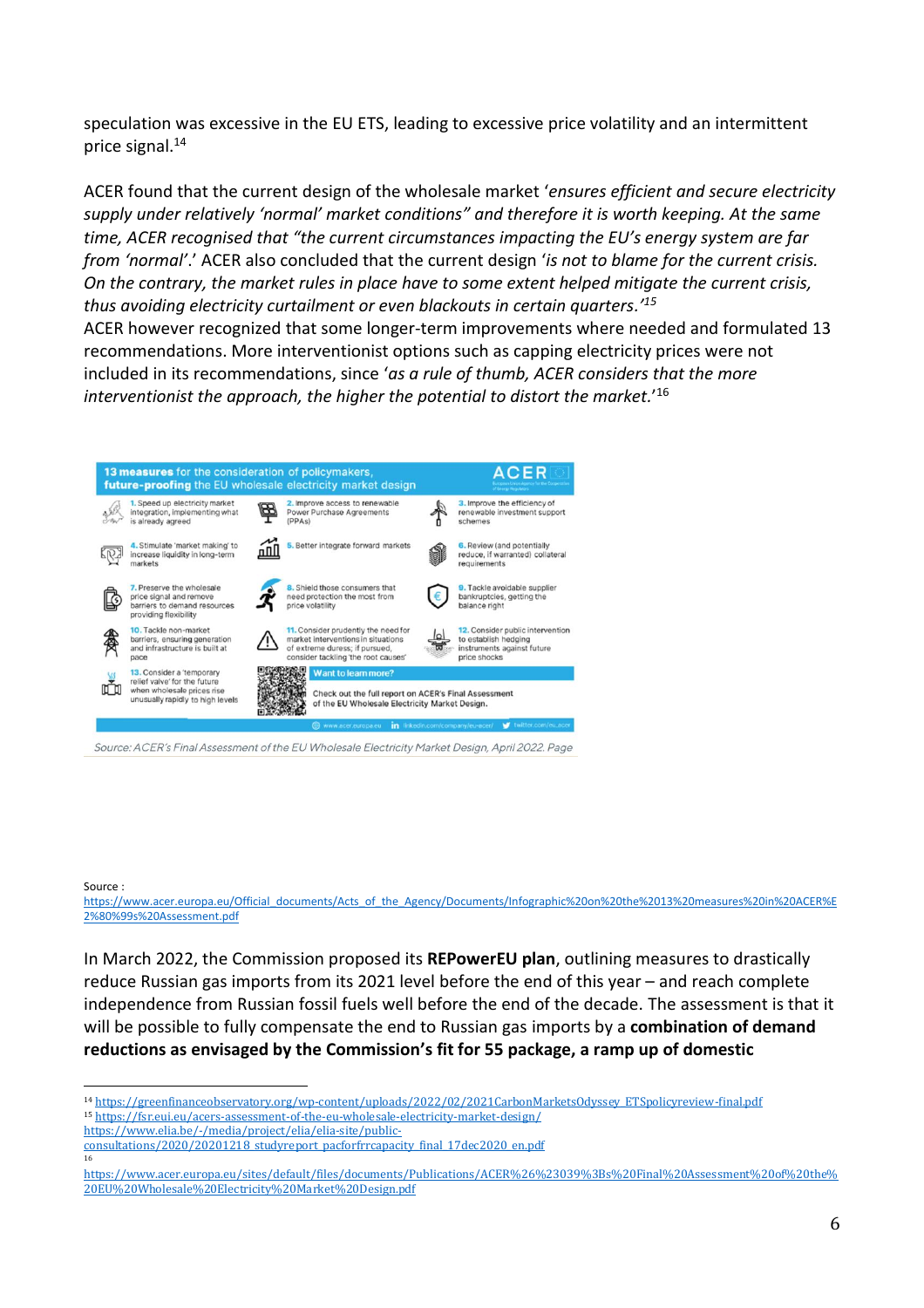## **production of biogas and fossil-free hydrogen in particular, and rather limited additions of gas infrastructure** beyond what is already included in the current 5th PCI list.

The Commission however unfortunately proposed to finance this plan via the sale of additional carbon credits currently held in the EU ETS Market Stability Reserve, thereby both weakening its climate ambitions and disrupting the carbon market.

On 23 March 2022, the Commission also presented a legislative proposal introducing a **minimum 80% gas storage level obligation for next winter rising to 90% for the following years** to ensure security of energy supply. It also adopted a communication on **options for temporary market intervention in the short term to limit price increases<sup>17</sup>** and expressed its **readiness to create a task force for common gas purchases**. 18



Source[: https://ec.europa.eu/commission/presscorner/detail/en/ip\\_22\\_1936](https://ec.europa.eu/commission/presscorner/detail/en/ip_22_1936)

The options for temporary market intervention ranged reduced VAT rates and other financial compensation measures for vulnerable end users to aggregate purchases and caps on electricity or gas prices.

The Commission warned however that setting up a regulatory cap on maximum electricity prices would have significant drawbacks, as it might disincentivize private investments in renewable energy, by reducing the price differential between renewable-based and fossil-based electricity. In addition, as the root cause of high electricity prices is high gas prices, it might make more sense to intervene on gas prices rather than electricity prices.

Setting up a regulatory cap or trading bands for gas trading in the EU is an interesting option, but one that would require a careful choosing of the cap level and strong demand management, in order to avoid facing gas supply shortages and increased demand for gas linked to its lower price.

As a first step, we find 2 options particularly interesting and with limited drawbacks amongst those presented by the Commission:

- setting up a joint EU negotiating strategy on gas volume and price with international suppliers to secure long term production and imports;

- setting up a clawback mechanism to limit excess profits: As the Commission explains, '*Member States could turn their support schemes for new generation into systems of two-way contracts for* 

[https://eur-lex.europa.eu/resource.html?uri=cellar:22b6b0f8-aac5-11ec-83e1-01aa75ed71a1.0001.02/DOC\\_2&format=PDF](https://eur-lex.europa.eu/resource.html?uri=cellar:22b6b0f8-aac5-11ec-83e1-01aa75ed71a1.0001.02/DOC_2&format=PDF)

<sup>17</sup> [https://eur-lex.europa.eu/resource.html?uri=cellar:22b6b0f8-aac5-11ec-83e1-01aa75ed71a1.0001.02/DOC\\_1&format=PDF](https://eur-lex.europa.eu/resource.html?uri=cellar:22b6b0f8-aac5-11ec-83e1-01aa75ed71a1.0001.02/DOC_1&format=PDF)

<sup>18</sup> [https://ec.europa.eu/commission/presscorner/detail/en/ip\\_22\\_1936](https://ec.europa.eu/commission/presscorner/detail/en/ip_22_1936)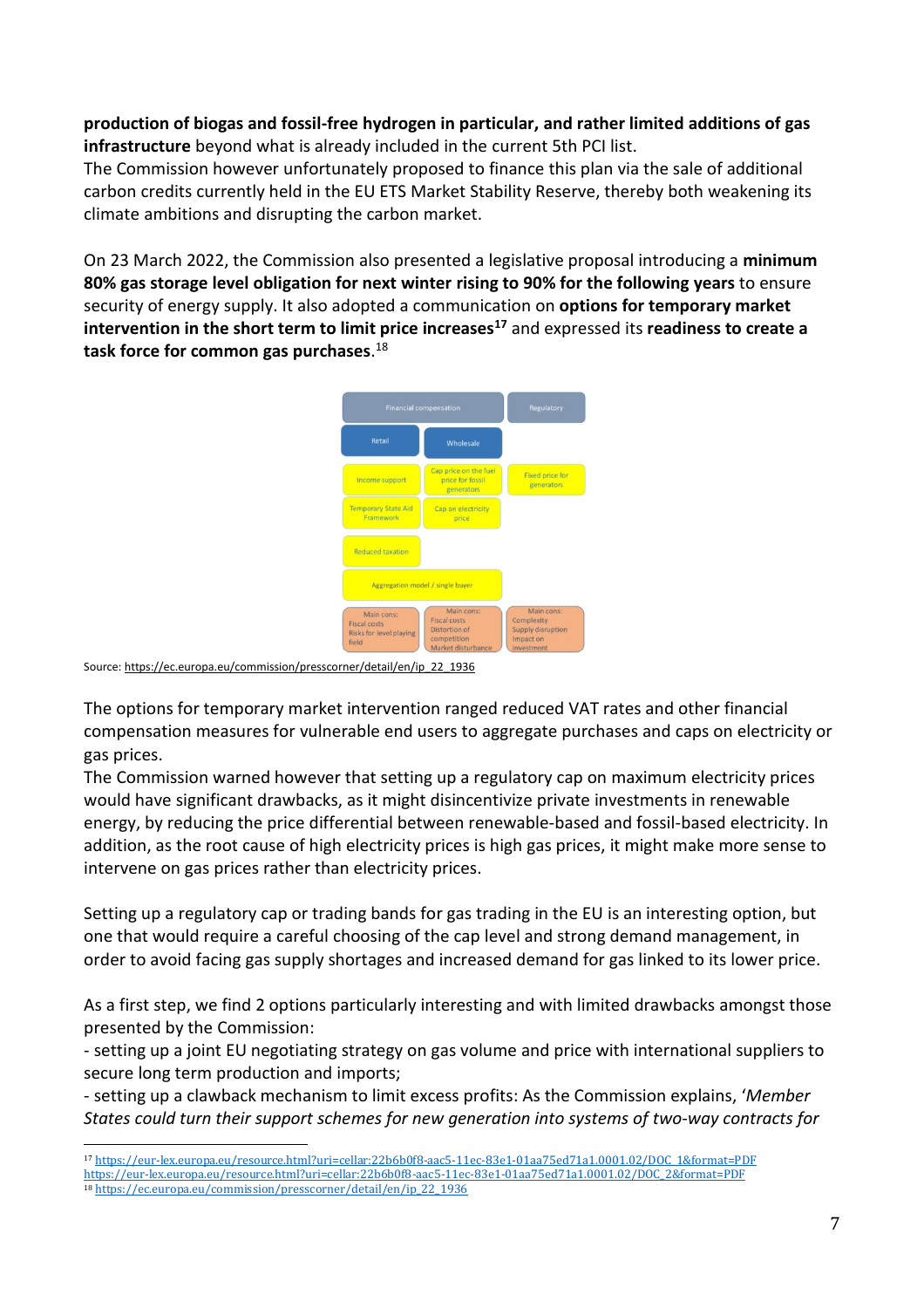*difference. By asking the power generators to repay their investment support when prices are high, this mechanism would prevent a situation where new generation built at the moment will in the future benefit from subsidies also in situations when market prices are very high and volatile. Where players in the natural gas markets earn excessive returns due to the current crisis situation, e.g., because they are able to sell volumes contracted long term at significantly higher prices on the spot market, the returns could be covered by similar tax interventions.*' 19

If well designed, such an option would not interfere with price formation and would not affect EUwide trading. This would require addressing questions of access to generators/suppliers' data, competition and risks of legal challenges but seems a promising avenue.

It is interesting to note that annex 2 of the Repower EU communication<sup>20</sup> set out similarly that MS may consider temporary tax measures on windfall profits. According to the International Energy Agency such fiscal measures on high rents could make available up to EUR 200 billion in 2022 to partially offset higher energy bills.

In May 2022, the Council and the EP reached a provisional deal on **new rules on gas storage:** Member States will fill their storage capacities before winter and share these with other member states in a spirit of solidarity. That same month, EU leaders agreed on **banning almost 90% of all Russian oil imports by the end of the year.**

## **IV. Excess speculation in EU gas trading?**

The Dutch TTF Gas contract is the most liquid contract and the leading pricing benchmark for North-West Europe. Analysing the churn ratio of a contract - defined as total traded volume over consumption in the hub area<sup>21</sup> - is a good indicator of speculation in a market. It is generally considered that a churn ratio of 10, i.e., the number of times a contract is bought before being settled is a sign of a healthy and liquid market.

The net churn ratio of the TTF contract has increased from 13.9 in 2011 to 114.5 in 2020, meaning that there is 114 times more trading than related gas consumption. This major increase suggests that speculation in gas in Europe has increased very significantly over the past decade. This factor may have had a non-neglectable amplifying impact on the current rise and volatility of gas prices, and may thus require additional regulatory action.

While the TTF contract is subject to position limits under the MiFID II directive, this measure merely limits individual positions in order to prevent market abuse, but does curb speculation.

<sup>19</sup> [https://eur-lex.europa.eu/resource.html?uri=cellar:22b6b0f8-aac5-11ec-83e1-01aa75ed71a1.0001.02/DOC\\_2&format=PDF](https://eur-lex.europa.eu/resource.html?uri=cellar:22b6b0f8-aac5-11ec-83e1-01aa75ed71a1.0001.02/DOC_2&format=PDF)

<sup>20</sup> [https://eur-lex.europa.eu/resource.html?uri=cellar:71767319-9f0a-11ec-83e1-01aa75ed71a1.0001.02/DOC\\_3&format=PDF](https://eur-lex.europa.eu/resource.html?uri=cellar:71767319-9f0a-11ec-83e1-01aa75ed71a1.0001.02/DOC_3&format=PDF)

<sup>21</sup> Net churn ratio = total traded volume / consumption ; gross churn ratio = total traded volume / (consumption + exports)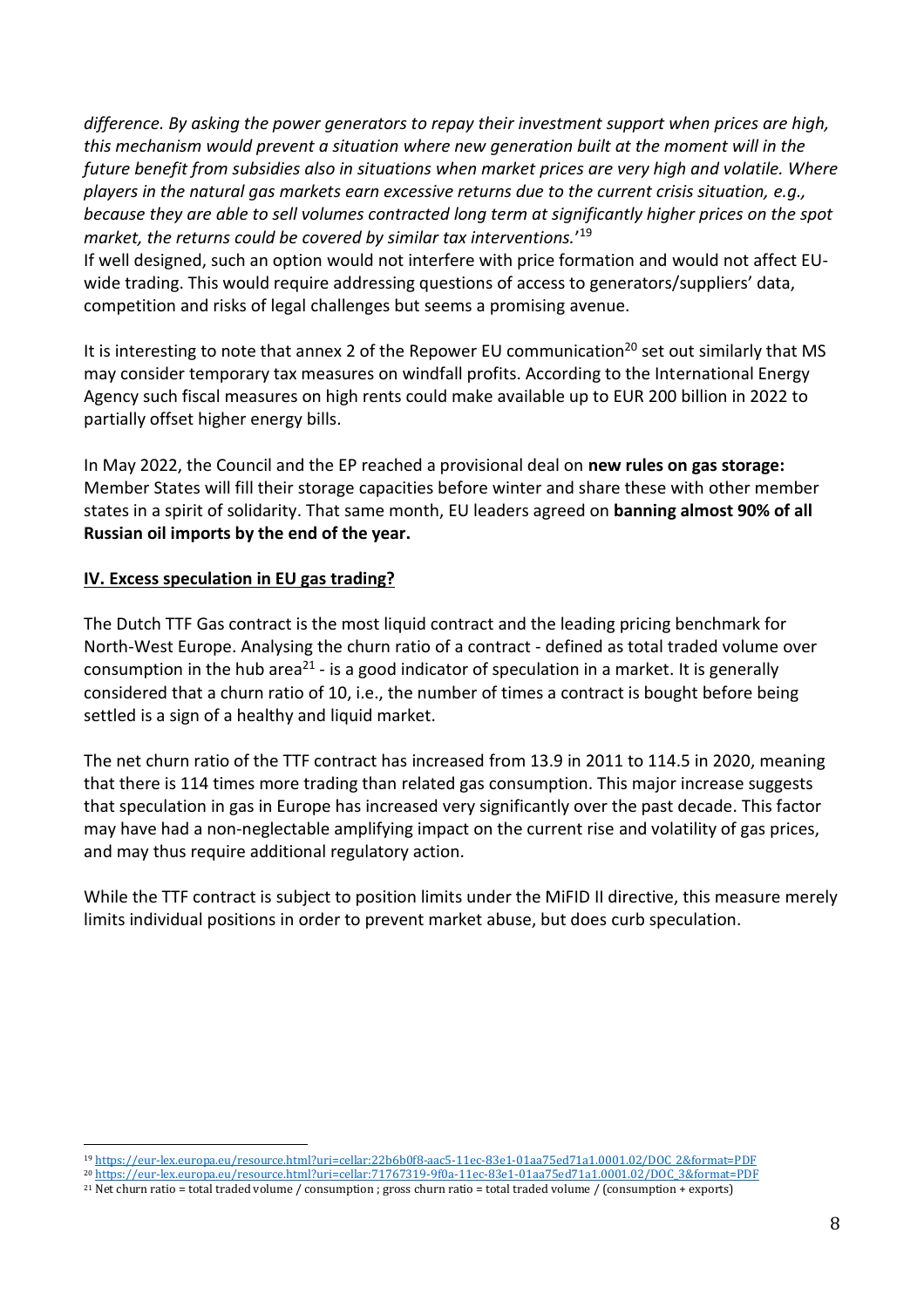| 2018       | <b>TRADED GAS HUBS CHURN RATES*</b> |                      |                                    |                                    |      |  |  |  |  |
|------------|-------------------------------------|----------------------|------------------------------------|------------------------------------|------|--|--|--|--|
| <b>HUB</b> | 2008                                | 2011                 | 2016                               | 2017                               | 2018 |  |  |  |  |
| <b>TTF</b> | 3.3                                 | 13.9                 | 57.1                               | 54.3                               | 70.9 |  |  |  |  |
| <b>NBP</b> | 14.4                                | 19.8                 | 22.1                               | 23.9                               | 16.9 |  |  |  |  |
| <b>VTP</b> | CEGH<br>2.4                         | CEGH<br>2.2          | 5.7                                | 5.3                                | 6.9  |  |  |  |  |
| <b>NCG</b> | 0.4                                 | 1.8                  | 4.0                                | 3.4                                | 3.8  |  |  |  |  |
| <b>GPL</b> |                                     | 0.8                  | 2.5                                | 2.6                                | 2.8  |  |  |  |  |
| ZEE+ZTP    | 5.1                                 | 4.1                  | 4.1                                | 2.9                                | 3.1  |  |  |  |  |
| <b>TRF</b> | <b>FRANCE</b><br>0.4                | <b>FRANCE</b><br>1.0 | <b>PEG N 1.7</b><br><b>TRS 0.6</b> | <b>PEG N 1.7</b><br><b>TRS 0.6</b> | 1.7  |  |  |  |  |
| <b>PSV</b> | 0.2                                 | 0.2                  | 1.2                                | 1.2                                | 1.4  |  |  |  |  |
| <b>VOB</b> | n/a                                 | n/a                  | 1.1                                | 1.1                                | 0.9  |  |  |  |  |
| <b>PVB</b> | n/a                                 | n/a                  | 0.1                                | 0.2                                | 0.3  |  |  |  |  |

\*Calculated on a Net Market Churn basis; not the same methodology in all years.

Source : <https://a9w7k6q9.stackpathcdn.com/wpcms/wp-content/uploads/2019/07/European-traded-gas-hubs-a-decade-of-change-Insight-55.pdf>

| 2020       | <b>TRADED GAS HUBS CHURN RATES</b> |      |       |                     |      |      |  |  |  |
|------------|------------------------------------|------|-------|---------------------|------|------|--|--|--|
|            | Net Churn* basis                   |      |       | Gross Churn** basis |      |      |  |  |  |
| <b>HUB</b> | 2018                               | 2019 | 2020  | 2018                | 2019 | 2020 |  |  |  |
| <b>TTF</b> | 70.9                               | 97.1 | 114.5 | 31.6                | 44.0 | 60.0 |  |  |  |
| <b>NBP</b> | 17.0                               | 14.3 | 12.6  | 15.5                | 13.0 | 11.2 |  |  |  |
| <b>VTP</b> | 6.9                                | 9.0  | 10.8  | 1.2                 | 1.7  | 2.0  |  |  |  |
| <b>NCG</b> | 3.8                                | 4.3  | 4.0   | 2.0                 | 2.5  | 2.1  |  |  |  |
| <b>GPL</b> | 2.8                                | 2.9  | 3.0   | 1.5                 | 1.7  | 1.6  |  |  |  |
| <b>PSV</b> | 1.4                                | 1.8  | 1.9   | 1.4                 | 1.8  | 1.9  |  |  |  |
| <b>TRF</b> | 1.7                                | 2.0  | 2.0   | 1.5                 | 1.6  | 1.6  |  |  |  |
| ZEE***     | 2.4                                | 2.0  | 1.2   | 1.0                 | 0.9  | 0.5  |  |  |  |
| ZTP***     | 0.8                                | 1.0  | 1.2   | 0.3                 | 0.4  | 0.5  |  |  |  |
| <b>VOB</b> | 0.9                                | 1.0  | 1.0   | 0.2                 | 0.3  | 0.2  |  |  |  |
| <b>PVB</b> | 0.3                                | 0.3  | 0.4   | 0.3                 | 0.3  | 0.4  |  |  |  |

Source : <https://www.oxfordenergy.org/wpcms/wp-content/uploads/2021/07/European-Traded-Gas-Hubs-NG-170.pdf>

# **V. Next steps and recommendations**

As the rise in electricity prices has been linked for the main part to the rise in gas prices, we support the idea of addressing price levels on volatility on gas directly rather than on electricity.